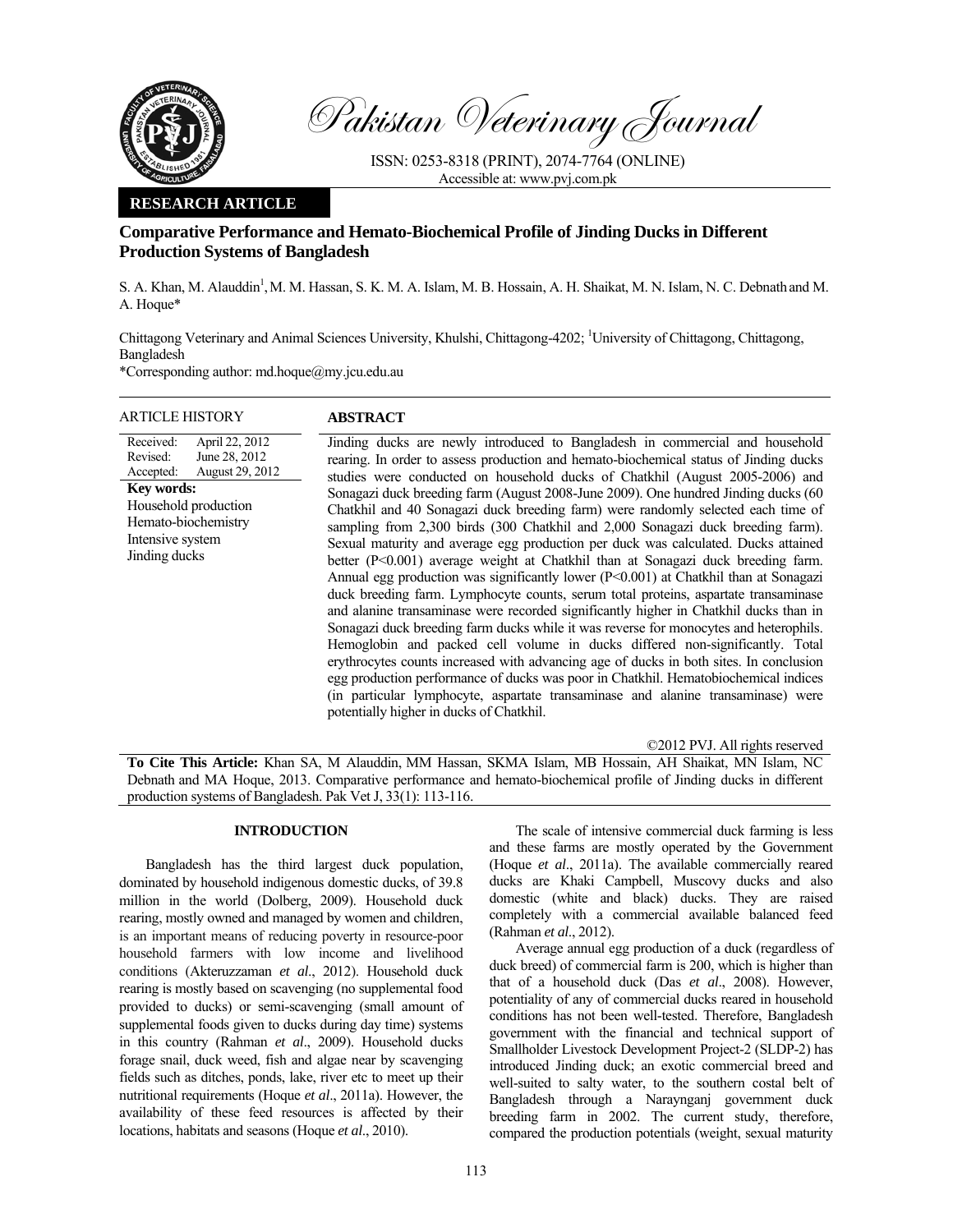and egg yield) of Jinding ducks in both household and farm rearing systems. This paper suggested the areas of improvement needed for better production of Jinding ducks.

There is also limited scientific information to assess health and nutritional status of Jinding ducks through hemato-biochemical examination of blood samples. In order to measure hemato-biochemical indices the present study was, therefore evaluated blood samples obtained from the sampled Jinding ducks at household and farm rearing systems. Evaluated hemato-biochemical status of ducks in this study could help in formulating a balanced feed ration for Jinding ducks of the study areas in particular semiscavenging rearing system.

### **MATERIALS AND METHODS**

We considered 2 different study sites which corresponded to 2 different production systems to assess and compare production potential and hemato-biochemical indices of Jinding ducks between these systems. Chatkhil of Noakhali district was one of the sites where ducks were reared under the semi-scavenging system and Sonagazi duck breeding farm (SDBF) under the Feni district is another site where ducks were reared in intensive farming system. The SDBF is a government duck breeding farms from which day old ducklings were distributed to rural farmers through Non Government Organizations (NGOs). Community Development Centre (CODEC) was one of those NGOs, supplied day-old ducklings to the farmers of Chatkhil.

Duck households of Chatkhil under the duck model were chosen as a source population. From August 2005- 2006, 30 of 300 households, 10 day-old birds/household were randomly selected for 1 year study. The duck model was designed by SLDP-2 and implemented by CODEC (Hoque *et al*., 2011a). Jinding ducks at SDBF were considered as source population for the on-farm study. 40 ducks (N=2,000 approximately) were randomly selected each time of sampling during August 2008-June 2009. Initial age of sampled ducks of SDBF was 30 days. Ducks under the study were reared on ordinary routine practice of the SDBF or household rearing without providing any special treatment.

Body weight was measured by a balance (AR2140, USA) at 1 month interval between 30-240 days old birds. Sexual maturity and average egg production/duck at Chatkhil were calculated as described by Hoque *et al*. (2011a) and recorded through farm registry at SDBF. Blood samples were taken from randomly sampled birds at 1 month interval between 90-240 days old birds. 2-3 ml blood sample was drawn/bird using wing vein.

Blood slide smear was prepared immediately after collection and stained with Wright's stain for differential leukocyte counts. 0.5-1.0 ml of blood with anticoagulant was kept and processed later on for hemoglobin (Hb) estimation and packed cell volume (PCV) (Tvedte and Lilliehook, 2011). A portion of sampled blood of individual duck was used to count Total erythrocyte counts (TEC) by Auto Hemato-Analyzer (Abacus Junior Vet-120111, Austria). The rest of the blood sample placed in a tube without anticoagulant was stored at 4°C for overnight before serum separation. Serum samples were separated and stored at - 80°C until the further testing being performed. Serum samples were evaluated for calcium (Ca), phosphorous (P),

total protein (TP), aspartate aminotransferase (AST) and alanine aminotransferase (ALT) by a biochemical analyzer (PLD-951/951A/951B; Netherlands) according to the protocol of Randox Laboratories Ltd (CA 590, CA592 and colorimetric method).

The field and laboratory data were analyzed using STATA®, version 11 (StataCorp 2010). The results of weight gain, egg production and hemato-biochemical parameters of sampled ducks were compared between rearing systems using unpaired t- test assuming unequal variance. The results were expressed in mean+SD, at P<0.05 and 95% confidence interval (CI).

#### **RESULTS**

**Physical parameters:** The weight gain of Jinding ducks were higher in Chatkhil (semi-scavenging) (P<0.001) than that of SDBF for the first 4 age groups between 30-120 days. At comparative age groups between 150-240 days except 210 days, the average weight gains of ducks were better in SDBF ( $P \le 0.005$ ) than in Chatkhil (Table 1). The average days required to attain the sexual maturity (onset of egg laying) of ducks were 184.2 days (Chatkhil) (P≤0.001) and 150 days (SDBF). The average annual egg production/duck was 138 in Chatkhil (P≤0.001) and 225 in SDBF.

**Table 1:** Average weight gain of Jinding ducks according to age groups between Chatkhil (N=60) and Sonagazi duck breeding farm (N=40)

| Days                                                                                                                                                                                                                                                           |                           | Chatkhil      | Sonagazi                                 |               |  |  |  |
|----------------------------------------------------------------------------------------------------------------------------------------------------------------------------------------------------------------------------------------------------------------|---------------------------|---------------|------------------------------------------|---------------|--|--|--|
|                                                                                                                                                                                                                                                                | $Mean \pm SD$             | 95% CI        | $Mean \pm SD$                            | 95% CI        |  |  |  |
| 30                                                                                                                                                                                                                                                             | $462.8 + 165.7a$          | 420.0-505.6   | $253.9 + 45.9$                           | 239.2-268.6   |  |  |  |
| 60                                                                                                                                                                                                                                                             | $863.7 \pm 259.9^{\circ}$ | 796.6-930.9   | $441.0 + 151.8$                          | 392.4-489.6   |  |  |  |
| 90                                                                                                                                                                                                                                                             | $987.3 + 210a$            | 932.9-1041.7  | $531.7 + 164.3$                          | 479.2-584.3   |  |  |  |
| 120                                                                                                                                                                                                                                                            | $1112.3 + 188.2a$         | 1063.7-1160.9 | 765.4+154.6                              | 715.9-814.9   |  |  |  |
| 150                                                                                                                                                                                                                                                            | $1187.2 + 164.5$          | 1144.8-1229.7 | $1485.6 + 143.9^a$                       | 1439.6-1531.7 |  |  |  |
| 180                                                                                                                                                                                                                                                            | $1408.0 + 209.4$          | 1353.5-1462.6 | $1505.2 + 125.9b$                        | 1464.9-1545.5 |  |  |  |
| 210                                                                                                                                                                                                                                                            | 1471.0+209                | 1416.9-1525.0 | $1528.7 + 107.0b$                        | 1494.5-1562.9 |  |  |  |
| 240                                                                                                                                                                                                                                                            | 1520.2±176.0              | 1474.5-1565.9 | $1608.0 \pm 127.1^{\circ}$ 1567.4-1648.7 |               |  |  |  |
| $M_1$ , and $L_2$ , and $\mathsf{CDM}$ is a state of $M_1$ , and a state of the state of $\mathsf{CDM}$ , and $\mathsf{CDM}$ is a state of $\mathsf{CDM}$ is a state of $\mathsf{CDM}$ is a state of $\mathsf{CDM}$ is a state of $\mathsf{CDM}$ is a state of |                           |               |                                          |               |  |  |  |

Values (mean+SD) bearing different superscripts in a row differ significantly (a: P <0.001; b: P<0.05).

**Hematology:** At different age groups, average lymphocyte numbers in ducks were higher in Chatkhil (P<0.001) than in SDBF (Table 2). The average value of monocytes and heterophils were higher in ducks of SDBF (P<0.05) than in ducks of Chatkhil. The results of eosinophils, basophils and Hb were mostly identical at similar age groups regardless of study sites (Table 2 and 3). The average PCV values in ducks were mostly higher (P<0.001) in SDBF than in Chatkhil, while compared at different age groups (Table 3). The TEC in ducks ranged average  $2.8 - 2.9 \times 10^{6}$ /mm<sup>3</sup> (Chatkhil) and  $2.0$ - $2.9x10^6/\text{mm}^3$  (SDBF). The result was identical at different age groups comparison.

**Biochemical parameters:** The mean Ca values in ducks were higher in SDBF than in Chatkhil (P≤0.05). In age group comparisons, no difference of P level was observed in ducks between production systems (Table 4). At the comparative age group of 90 and 210 days, the differences of TP levels were found between 2 production systems (P≤0.009) (Table 5). The AST values in ducks were higher (P<0.001) in Chatkhil than in SDBF at comparative age groups of 90, 210 and 240 days. The ALT values in ducks were higher (P<0.001) in Chatkhil than in SDBF at age group of 210 and 240 days (Table 6).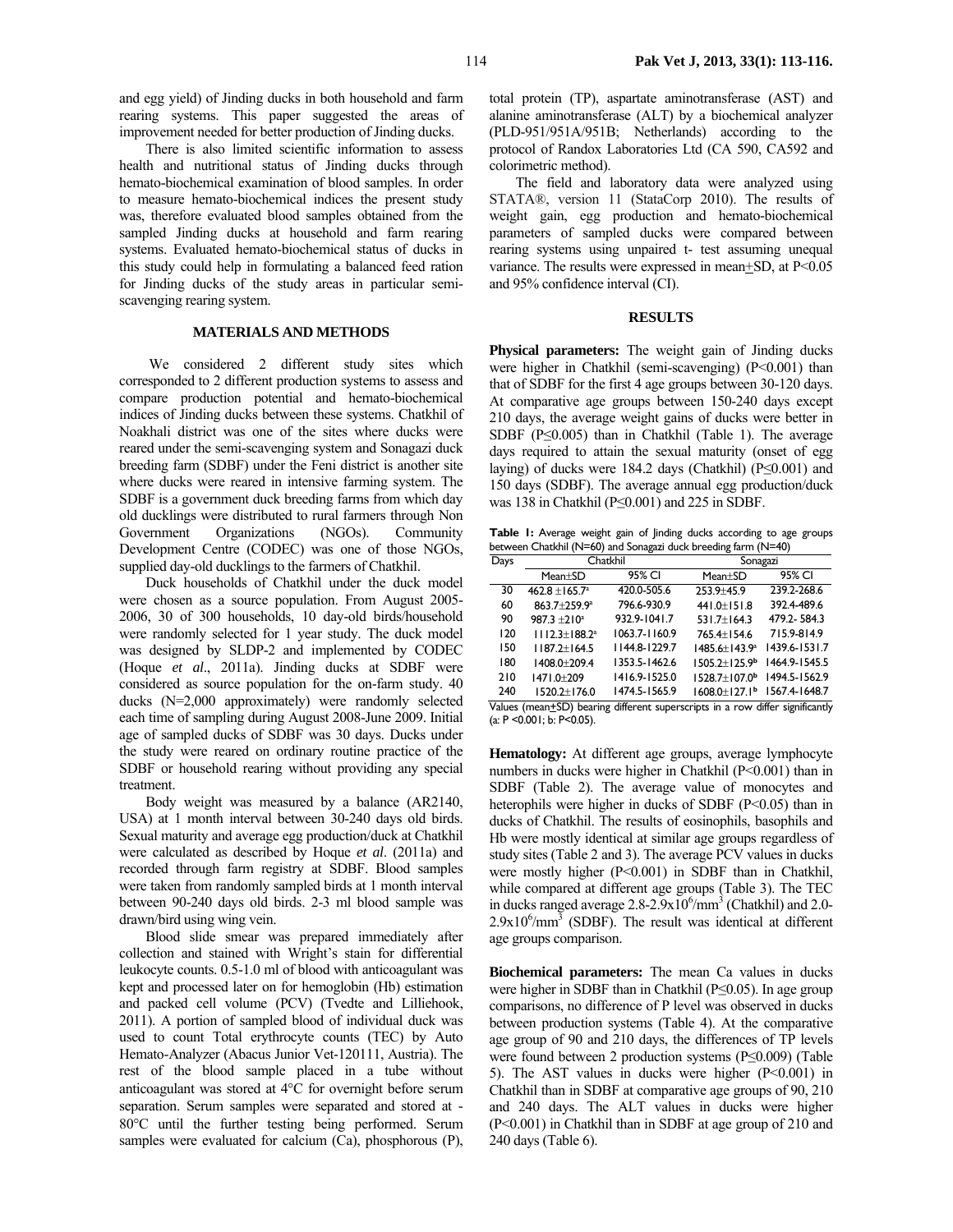**Table 2:** Differential leukocyte counts (Mean ±SD) in Jinding ducks between Chatkhil (N=60) and Sonagazi breeding farm (N=40)

| Lymphocyte                                                                                                                    |                           |              | Monocyte     | <b>Heterophil</b>    |                | Eosinophil                |               | Basophil      |             |             |
|-------------------------------------------------------------------------------------------------------------------------------|---------------------------|--------------|--------------|----------------------|----------------|---------------------------|---------------|---------------|-------------|-------------|
| Days                                                                                                                          | Chatkhil                  | Sonagazi     | Chatkhil     | Sonagazi             | Chatkhil       | Sonagazi                  | Chatkhil      | Sonagazi      | Chatkhil    | Sonagazi    |
| 90                                                                                                                            | $64.5 + 6.9^a$            | $59.2 + 4.5$ | $12.9 + 4.1$ | $15.1 + 2.9$         | $17.9 + 3.7$   | $21.1 + 5.5^a$            | $3.9 + 1.8$   | $3.9 \pm 1.8$ | $0.8 + 0.6$ | $0.8 + 0.4$ |
| 120                                                                                                                           | $65.7 + 8.7$ <sup>a</sup> | $58.9 + 3.9$ | $12.1 + 4.2$ | $15.4 + 2.9^a$       | $18.3 + 5.9$   | $21.4 + 5.8$ <sup>a</sup> | $3.1 + 1.4$   | $3.6 \pm 1.4$ | $0.8 + 0.7$ | $0.8 + 0.4$ |
| 150                                                                                                                           | $67.8 + 8.8^a$            | $59.4 + 3.7$ | $11.7 + 4.6$ | $15.2 + 2.9^a$       | 16.7±4.9       | $20.7 + 5.3$ <sup>a</sup> | $3.1 \pm 1.3$ | $3.9 + 1.3b$  | $0.8 + 0.7$ | $0.9 + 0.4$ |
| 180                                                                                                                           | $69.5 + 8.2^a$            | $60.9 + 6.1$ | $10.7 + 3.9$ | $13.7 + 2.8^{\circ}$ | $16.1 \pm 5.4$ | $20.7 + 7.4^a$            | $2.9 \pm 1.2$ | $4.0 + 0.9a$  | $0.7 + 0.7$ | $0.7 + 0.5$ |
| 210                                                                                                                           | $67.6 + 9.7$ <sup>a</sup> | $57.9 + 4.5$ | $10.8 + 3.9$ | $13.8 + 2.9^a$       | $17.9 + 7.2$   | $24.7 + 6.5^a$            | $2.8 + 1.4$   | $2.9 + 1.7$   | $0.9 + 0.8$ | $0.7 + 0.5$ |
| 240                                                                                                                           | $70.2 + 8.3$ <sup>a</sup> | $6.9 + 4.4$  | $10.8 + 4.3$ | $14.1 + 2.8a$        | $14.9 + 4.2$   | $20.8 + 5.4^a$            | $3.2 \pm 1.4$ | $3.6 \pm 1.6$ | $0.9 + 0.8$ | $0.7 + 0.5$ |
| Values (mean+CD) begring different superceripts in a nour differentialistic (as B <0.001, b, B<0.005), CD, Ctandard deviation |                           |              |              |                      |                |                           |               |               |             |             |

Values (mean+SD) bearing different superscripts in a row differ significantly (a: P <0.001; b: P<0.05); SD: Standard deviation.

**Table 3:** Status of haemoglobin and packed cell volume in Jinding ducks between Chatkhil (N=60) and Sonagazi breeding farm (N=40)

| Days | Haemoglobin (g/dl) |                                                                                                                                     |                |               |               | Packed cell volume (%) |                |               |  |
|------|--------------------|-------------------------------------------------------------------------------------------------------------------------------------|----------------|---------------|---------------|------------------------|----------------|---------------|--|
|      | Chatkhil           |                                                                                                                                     | Sonagazi       |               | Chatkhil      |                        | Sonagazi       |               |  |
|      | Mean+SD            | 95% Confidence                                                                                                                      | $Mean+SD$      | Cı            | $Mean+SD$     | C                      | $Mean+SD$      | CI            |  |
|      |                    | Interval: CI                                                                                                                        |                |               |               |                        |                |               |  |
| 90   | $12.4 + 0.1$       | 12.4-12.5                                                                                                                           | $12.4 \pm 0.2$ | $12.3 - 12.4$ | $35.6 + 0.2a$ | 35.6-35.7              | $34.4 + 1.7$   | 33.9-34.9     |  |
| 120  | $12.6 + 0.2$       | $12.6 - 12.7$                                                                                                                       | $12.6 \pm 0.2$ | $12.5 - 12.7$ | $36.7 + 0.3$  | 36.6-36.8              | $37.0 + 0.9b$  | 36.7-37.3     |  |
| 150  | $13.5 + 0.2$       | 13.5-13.6                                                                                                                           | $13.5 + 0.2$   | $13.5 - 13.6$ | $40.5 + 0.2$  | 40.4-40.5              | $41.3 + 1.4^a$ | $40.9 - 41.7$ |  |
| 180  | $15.5 + 0.4$       | 15.4-15.6                                                                                                                           | $15.5 + 0.3$   | $15.4 - 15.6$ | $43.7 + 0.2$  | 43.6-43.7              | $43.6 + 1.0$   | 43.3-43.9     |  |
| 210  | $14.7 + 0.3$       | 14.6-14.7                                                                                                                           | $14.6 + 0.5$   | $14.4 - 14.7$ | $39.3 + 6.3$  | 37.7-40.9              | $39.6 + 7.9$   | 37.0-42.0     |  |
| 240  | $13.5 + 0.2$       | 13.4-13.5                                                                                                                           | $13.5 + 0.4$   | $13.4 - 13.6$ | $35.6 + 0.2$  | 35.5-35.6              | $36.0 + 0.9$   | 35.7-36.3     |  |
|      |                    | Velues (assess ICD) has sing different currentering in a new differential faculu (c) D =0.001; h; D=0.05); CD; Cennalgual deviation |                |               |               |                        |                |               |  |

Values (mean+SD) bearing different superscripts in a row differ significantly (a: P <0.001; b: P<0.05); SD: Standard deviation.

**Table 4:** Calcium and phosphorous in Jinding ducks between Chatkhil (N=60) and Sonagazi breeding farm (N=40)

|      | Calcium (mg/dl)      |               |              |               | Phosphorus (mg/dl) |             |               |             |
|------|----------------------|---------------|--------------|---------------|--------------------|-------------|---------------|-------------|
| Days | Chatkhil             |               | Sonagazi     |               | Chatkhil           |             | Sonagazi      |             |
|      | Mean+SD              | 95% CI        | $Mean+SD$    | 95% CI        | $Mean \pm SD$      | 95% CI      | $Mean \pm SD$ | 95% CI      |
| 90   | $9.4 + 2.0$          | $8.9 - 9.9$   | $8.7 + 3.7$  | $7.5 - 9.9$   | $4.6 + 1.7$        | $4.2 - 5.0$ | $4.2 + 1.8$   | $3.6 - 4.7$ |
| 120  | $10.3 + 2.0^{\circ}$ | $9.8 - 10.8$  | $9.2 + 2.9$  | $8.3 - 10.1$  | $5.5 + 1.9$        | 4.9-5.9     | $5.6 + 2.7$   | $4.7 - 6.4$ |
| 150  | $10.9 + 2.0$         | $10.4 - 11.4$ | $10.0 + 5.2$ | $8.4 - 11.7$  | $5.6 + 2.5$        | $4.7 - 6.1$ | $5.0 + 3.6$   | $4.8 - 7.0$ |
| 180  | $13.0 + 2.4$         | $12.5 - 13.7$ | $12.5 + 6.7$ | $10.4 - 14.6$ | $6.6 \pm 1.9$      | $6.0 - 6.9$ | $6.4 + 2.4$   | $5.7 - 7.1$ |
| 210  | $13.1 + 2.3$         | $12.5 - 13.7$ | $13.0 + 6.1$ | $11.1 - 15.0$ | 6.7 $\pm$ 1.8      | $6.3 - 7.2$ | $6.8 + 4.7$   | $5.2 - 8.2$ |
| 240  | $15.9 + 1.8^{b}$     | $15.4 - 16.4$ | $14.2 + 4.5$ | $12.8 - 15.7$ | $8.0 \pm 1.9$      | $7.5 - 8.5$ | $7.9 + 2.9$   | $6.9 - 8.7$ |

Values (mean+SD) bearing different superscripts in a row differ significantly (a: P <0.001; b: P<0.05); SD: Standard deviation.

Table 5: Total protein (g/dl) in Jinding duck between Chatkhil (N=60) and Sonagazi breeding farm (N=40)

| Days |                          | Chatkhil    | Sonagazi      |             |  |
|------|--------------------------|-------------|---------------|-------------|--|
|      | $Mean+SD$                | 95% CI      | $Mean+SD$     | 95% CI      |  |
| 90   | $5.3 \pm 0.9^{5}$        | $5.0 - 5.5$ | $4.8 + 0.9$   | $4.5 - 5.0$ |  |
| 120  | $5.6 \pm 1.1$            | $5.3 - 5.9$ | 5.±1.0        | $5.2 - 5.9$ |  |
| 150  | $6.3 \pm 1.0$            | $6.0 - 6.6$ | $5.9 \pm 1.3$ | $5.5 - 6.3$ |  |
| 180  | $5.7 \pm 1.6$            | $5.3 - 6.0$ | $5.2 \pm 1.6$ | $4.7 - 5.7$ |  |
| 210  | $5.9 \pm 0.9^{\text{a}}$ | $5.7 - 6.1$ | $4.8 \pm 1.0$ | $4.5 - 5.1$ |  |
| 240  | $5.6 \pm 7.0^{\text{a}}$ | $5.4 - 5.8$ | $4.5 \pm 0.9$ | $4.2 - 4.9$ |  |

Values (mean+SD) bearing different superscripts in a row differ significantly (a: P <0.001; b: P<0.05); SD: Standard deviation.

#### **DISCUSSION**

Jinding ducks gained significantly higher weight gain in Chatkhil than in SDBF for up to 4 months of age (July-October) in this study. This may be due to have available scavenging feed during that period in Chatkhil along with providing of commercial balanced feed for the first few weeks of rearing (Kabir *et al.,* 2007).

An opposite trend of weight gain of Jinding ducks was observed for the rest 4 months of age where ducks had significantly higher weight gain in SDBF. This is obvious due to have a consistent supply of balanced commercial feed to ducks of SDBF. The poor weight gain of ducks in Chatkhil during that period could be due to unavailability of scavenging feed because of dry season and absence of providing commercial feed during the last 4 months (Hoque *et al*., 2011b).

The delayed sexual maturity of Jinding ducks in Chatkhil with their poor annual egg production as compared to ducks in SDBF indicates the insufficiency of scavenging feed in Chatkhil during production period (dry period). In the summer season, scavengeable feedstuff was scanty and the ducks were exclusively dependent on supplied feed source. Unavailability of scavenging feedstuff for rural ducks during dry period is also supported by other studies (Chowdhury *et al*., 2006; Hoque *et al*., 2011b).

Hemoglobin level of Jinding ducks remained within the normal values regardless of study sites and age which corresponds to the results of a previous study (Alam *et al*., 2001).

No clear trend of increasing or decreasing of Hb values with the increase of age ducks was observed in this study. In contrast to the present study a higher level of Hb was recorded during growing age of female ducks and turkeys as compared with the older (Wagner *et al*., 2008). This difference could be due to over influence of oestrogen in reducing Hb level during laying period.

In general, the PCV in ducks was higher in SDBF than in Chatkhil which could be due to the nutritional differences. In spite of having difference of PCV level in ducks between sites, the values remained within the usual limits. This finding is coincided with the earlier studies on Nigerian ducks (Olayemi *et al*., 2006). The PCV level was recorded to be higher during growing and laying period of ducks in both sites; this was supported by Khawaja *et al*. (2012). Total erythrocytes counts also increased with the advance of age of ducks in the study which are similar to a prior study (Khawaja *et al*., 2012).

Generally, lymphocyte counts of ducks were slightly higher in Chatkhil than in SDBF. This difference in